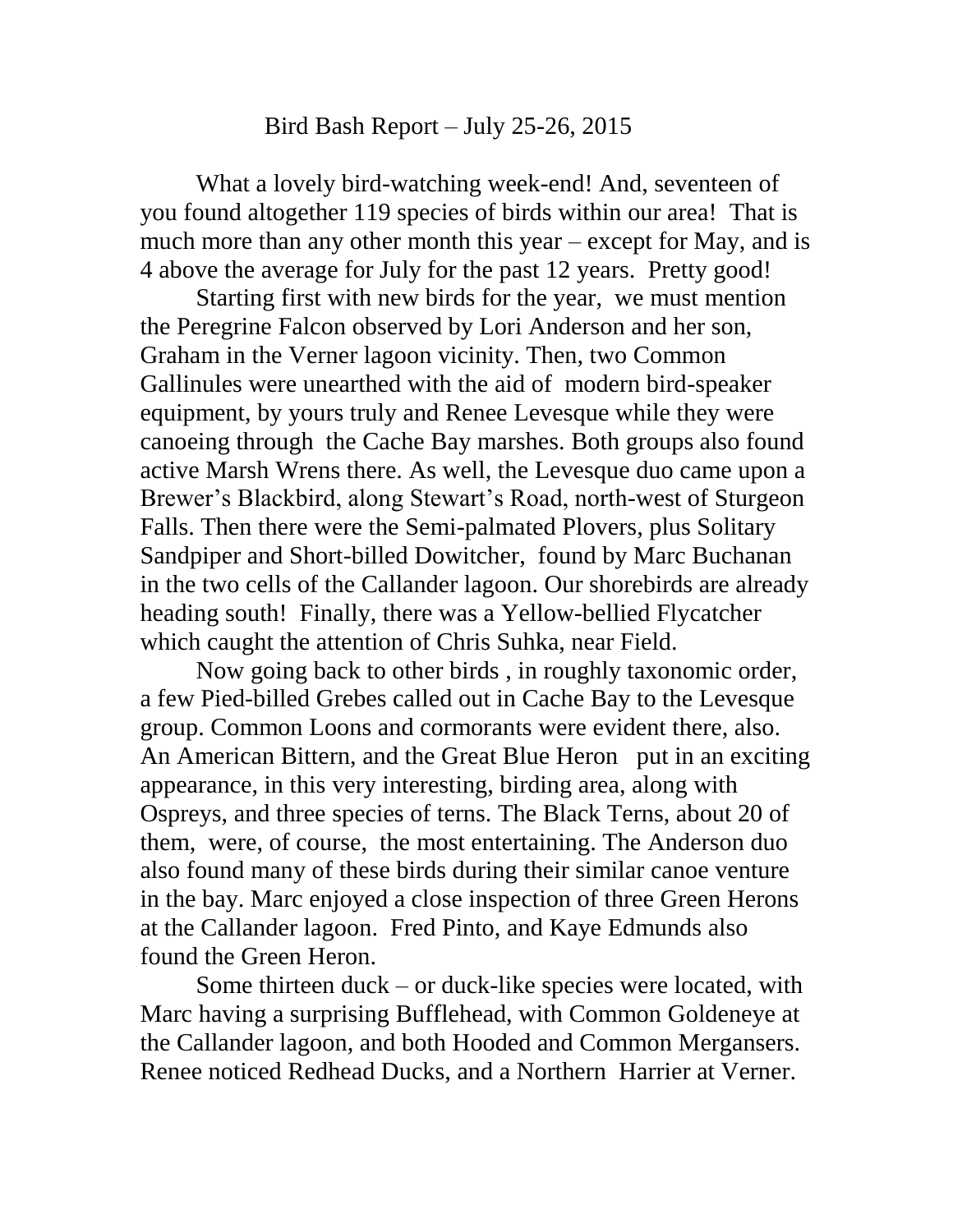Seven predators, plus Turkey Vultures were found. Ospreys were seen by several groups. The only Bald Eagle was spotted by Kaye Edmunds, who also observed the Sandhill Crane, as did the Anderson duo. Lots of Kestrel were about, but Gary and Connie Sturge near Powassan, and Chris, near Field, and John Levesque north of the city, were the only ones to spot a Merlin. A Broadwing Hawk was noticed by the Levesque duo along hwy 64.

No Red-tailed Hawk, made an appearance. Nor did any rail. But, the Anderson pair had good looks at American Coot, with their fluffy young – at Warren; the Sturges and Kaye found the only Ruffed Grouse .

Some 9 shorebirds altogether came into view of our observers, with Greater Yellow-legs being identified by Lori, Lesser by many, and Spotted by Fred Pinto, at Powassan, and it, along with Semi-palmated and Least Sandpipers by the various observers at Verner lagoon.

The only gulls spotted were the common Ring-billed and Herring. Mourning Doves were seen by many. As to owls the sole one found was the Barred, observed again by Doug Paterson near Mattawa. Ruby-throated Hummingbirds were on many lists, but Belted Kingfishers only upon those of the Cache Bay participants.

The five main woodpeckers all put in appearances at various places throughout the area. As to flycatchers, six species were identified, the Alder by Marc and Chris, who also found Least, Eastern Wood Pewee , Phoebe and Kingbird. The latter two and Great Crested Flycatcher were also all noted by the Levesque group.

Warbling Vireo was identified by John Levesque near Marsh Drive, the Blue-headed by Chris, and the Red-eye was observed by many. Blue Jays, crows and ravens were, of course, on very many lists. The only swallow missed was the Bank, with the normally rare, Rough-winged identified only by Chris and Renee, and the Cliff just by Lori's duo. Barn and Tree were seen by many. And so seen was the ubiquitous Black-capped Chickadee. But, only a few found Red-breasted Nuthatch – and no one observed the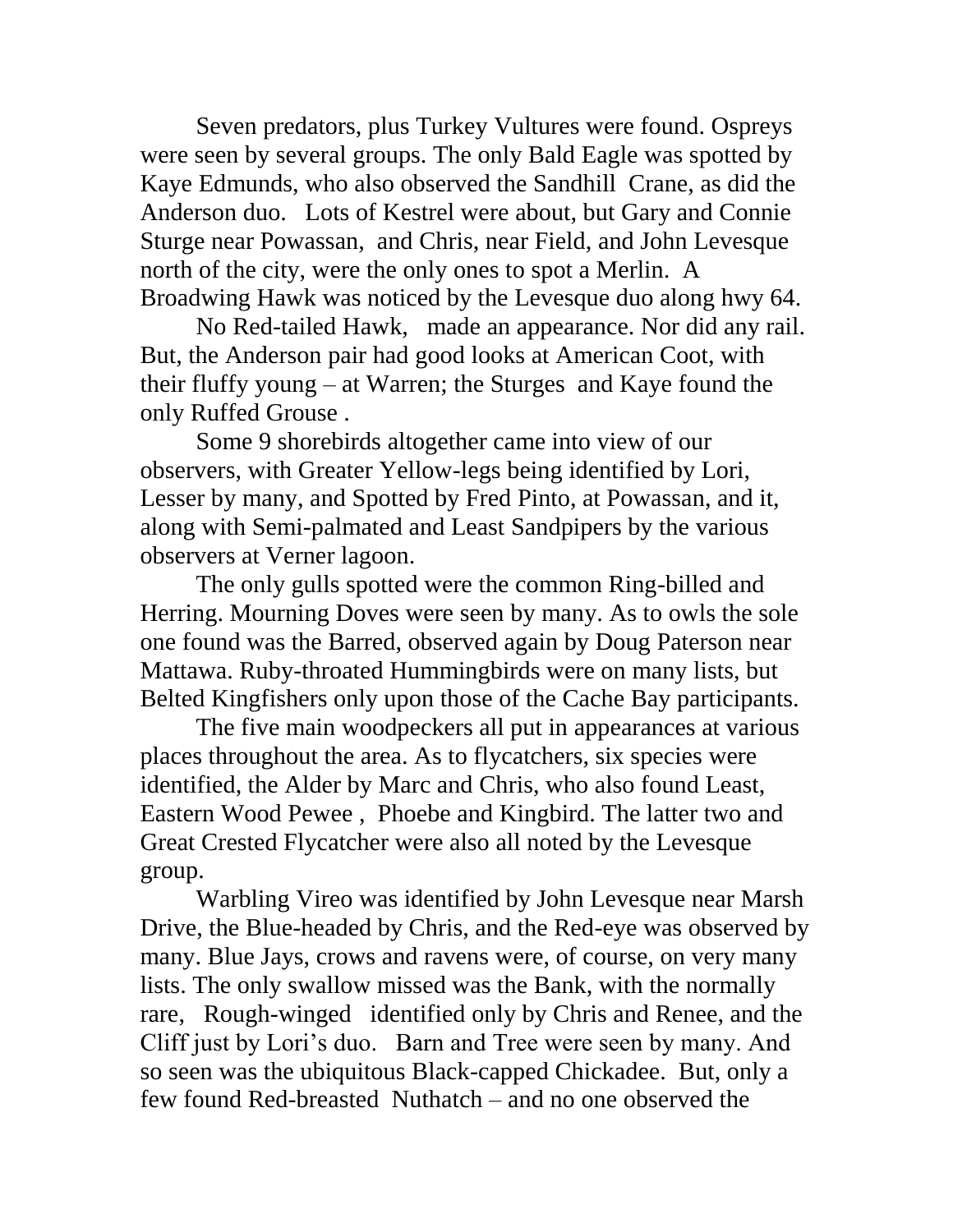White-breasted. Where is it? It has been missing the last 3 months. Brown Creepers, likewise.

Normally talkative Winter Wrens were found only by Chris. He also noted both kinglets. But, Sedge Wrens are still missing for the year. As to thrushes, the American Robin seemed to be everywhere, and the Veery and Hermit almost as common, while the Wood Thrush was located only by Greg and Pat Boxwell, near Bonfield, and John at Marsh Drive; and the Eastern Bluebird only by the Anderson pair near Powassan.

Gray Catbirds were noted by the Levesque, and Anderson combos, but the Brown Thrasher was seen only by Kaye. Cedar Waxwings were on the list of many observers.

As to warblers, fourteen species were identified. Nashville was identified by Fred, Chris, and John; who also identified the Parula, and, along with Lori's group, the Mourning and four others. Chris found Chestnut-sided, Magnolia, Black-throated Blue, and Green, Blackburnian, Pine, Black & White, and Canadas, among 12 seen altogether by him. Mind you, Chris was out from 4:15 AM until 9:15 PM, with only a short time off for church. How many of you can top that endeavor? Yellows, American Redstart and Common Yellowthroats were also seen by several of you.

A female Scarlet Tanager was photographed by Pam Handley (to assure its identification).

As to sparrows, only 5 fairly common ones, were identified, but Dark-eyed Juncos were found solely by Chris, first ones since April. A Rose-breasted Grosbeak found itself also on Chris's list., as did the Brown-headed Cowbird. Most of his song-birds were found within the Field area.

The Boxwells located the only Indigo Buntings of the weekend, by their home near Bonfield. Bobolinks and Eastern Meadowlarks were seen by the Anderson pair east of Powassan. Common Grackles and Red-wings were, of course very common, but no none discovered a Baltimore Oriole. Purple Finches were on the Handley list, among many others, while Evening Grosbeaks